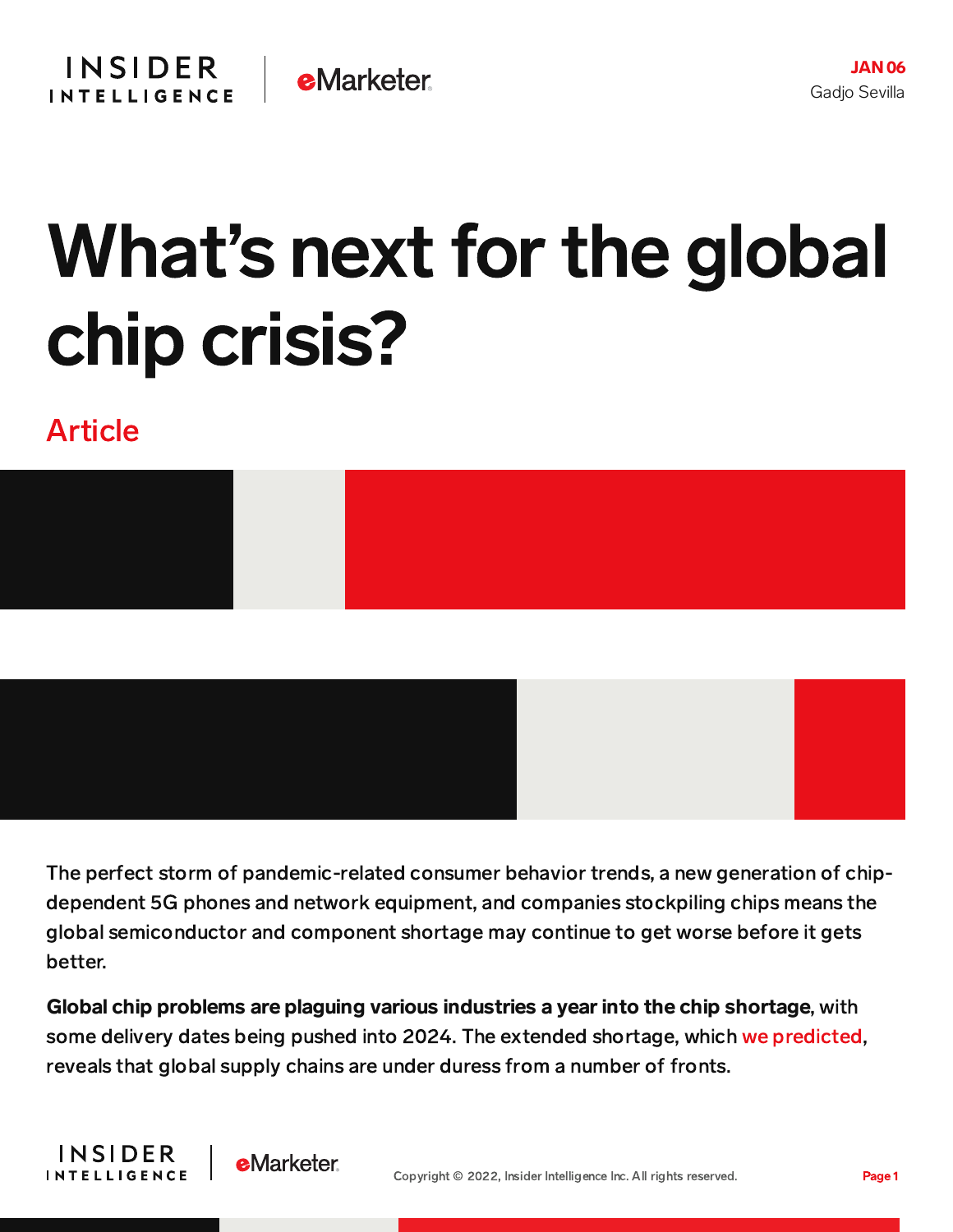For chip producers, this means refocusing their efforts in 2022 to the most necessary industries, including computers, smartphones, and cars. For companies reliant on waning or depleted chip supplies, this means tightening production output as well as finding clever workarounds to satisfy consumer demand.

### Reeling from the effects of an unprecedented scarcity

Global semiconductor chip shortages [disrupted](https://www.bloomberg.com/news/articles/2021-02-05/chip-shortage-spirals-beyond-cars-to-phones-and-game-consoles?cmpid=BBD020821_TECH&utm_medium=email&utm_source=newsletter&utm_term=210208&utm_campaign=tech) production of everything from *[iPhones](https://content-na2.emarketer.com/global-chip-shortage-finally-reaches-iphone-s-door)* to [passenger](https://content-na2.emarketer.com/toyota-output-down-26-wake-of-protracted-shortages-future-supply-chain-tech-could-help-mitigate-future-scarcity) cars to video game [consoles.](https://content-na2.emarketer.com/apple-nintendo-repurpose-components-cut-production-estimates-ahead-of-holidays) The chip shortage happened because of a perfect storm of surging demand for consumer electronics brought on by millions of people shifting to working and learning from home during the pandemic. This was [exacerbated](https://www.techrepublic.com/article/the-global-chip-shortage-what-caused-it-how-long-will-it-last/) by poor planning as well as surging demand for new 5G handsets as global networks transitioned to the latest network technologies. The shortage took a heavy toll on the auto industry, which stood to lose \$210 [billion](https://content-na2.emarketer.com/the-barrel-empty-chip-shortage-now-expected-cost-automakers-210b-sales) in revenue in 2021. Overall, the chip crunch sent entire industries into a spiral.

- Smartphone-makers were forced to delay [releases](https://content-na2.emarketer.com/global-chip-shortage-squeezes-smartphone-manufacturers-by-slowing-down-shipments-increasing-costs) and ship [fewer](https://content-na2.emarketer.com/mobile-phone-shipments-are-down-worldwide-amid-coronavirus-related-supply-chain-disruptions) models.
- The PC industry walked the [tightrope](https://content-na2.emarketer.com/dell-hp-feel-brunt-of-component-shortages-demand-pcs-spikes) between unprecedented demand and their chip stockpiles [drying](https://content-na2.emarketer.com/q-a-president-of-lenovo-north-america-vlad-rozanovich-unpacks-navigating-global-chip-shortage-how-leading-pc-maker-helps-tackle-remote-) up.
- Some companies started [stockpiling](https://content-na2.emarketer.com/apple-cuts-iphone-13-production-by-10m-units-proving-no-company-safe-supply-chain-woes) chips to offset their future production needs. This could lead to an inflated sense of demand and a chip glut once demand normalizes.

With no end in sight, the global chip shortage is testing companies' resilience and their ability to best meet existing product demand. In context, the gap between ordering a chip and its delivery is at a record 22 weeks, according to Susquehanna Financial Group. This has forced considerable scaling down of production in various industries, with some product [cancellations](https://www.androidauthority.com/missing-phones-2021-3073282/) or [prioritizing](https://content-na2.emarketer.com/apple-nintendo-repurpose-components-cut-production-estimates-ahead-of-holidays) more profitable products over others.

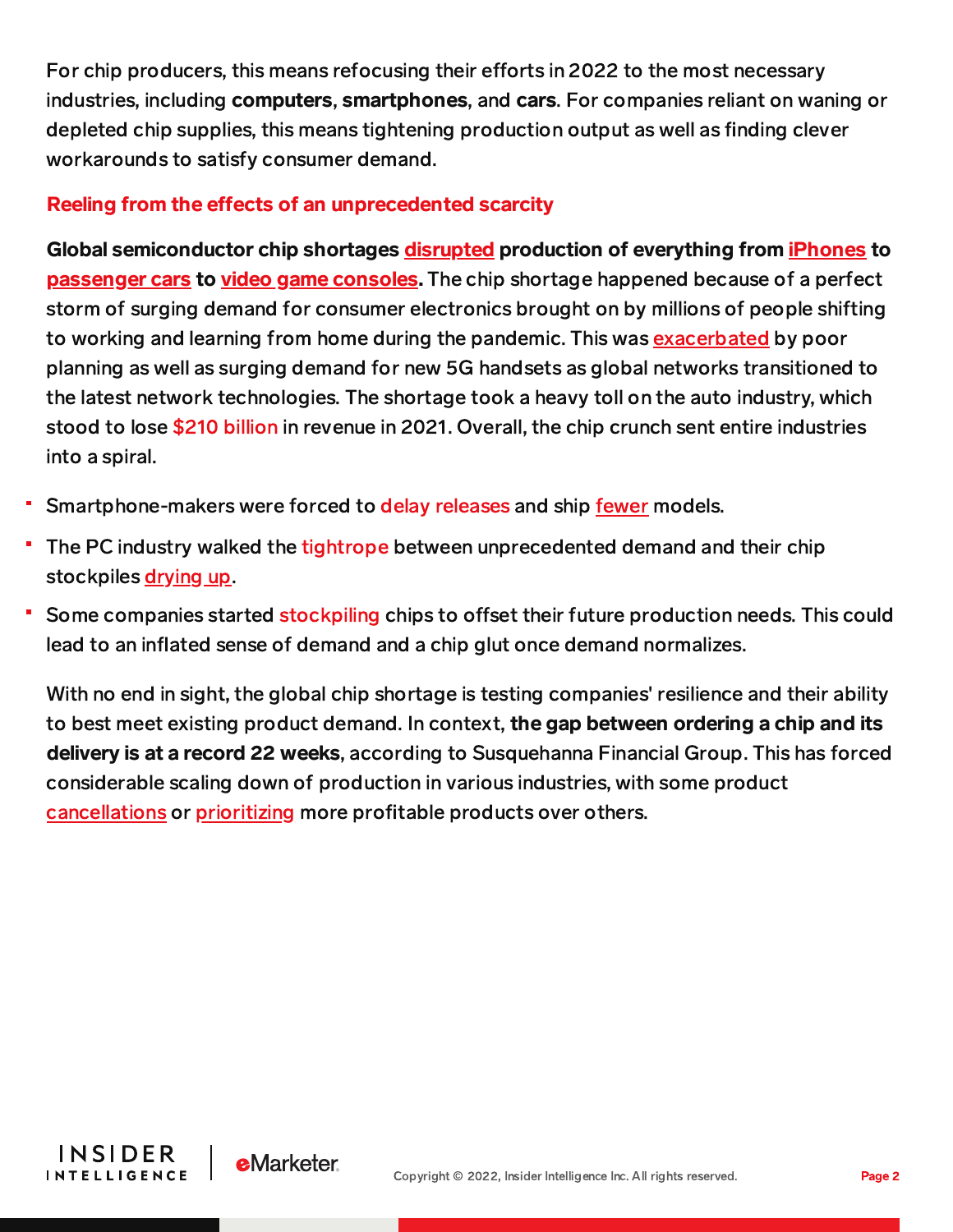## **Gap Between Ordering a Chip and Delivery** (In weeks)



#### Not enough workers, not enough chips

COVID-19 [surges](https://www.everstream.ai/risk-center/malaysia-lockdown-disrupts-manufacturing-report/) in production hubs, [storms,](https://techxplore.com/news/2021-02-winter-weather-texas-chip-worsening.html) [drought,](https://techxplore.com/news/2021-02-drought-taiwan-global-chip-shortage.html) as well as dwindling numbers of factory employees added to an already untenable situation in chip manufacturing.

A survey from IPC found that 80% of chipmakers are having a hard time finding employees with the right training to handle the highly toxic compounds used to manufacture semiconductors, [per](https://arstechnica.com/information-technology/2021/09/now-the-chip-shortage-is-being-exacerbated-by-a-labor-shortage/) Ars Technica. One-third of Asian chipmakers and two-thirds of both North American and European companies say it's difficult to find qualified workers.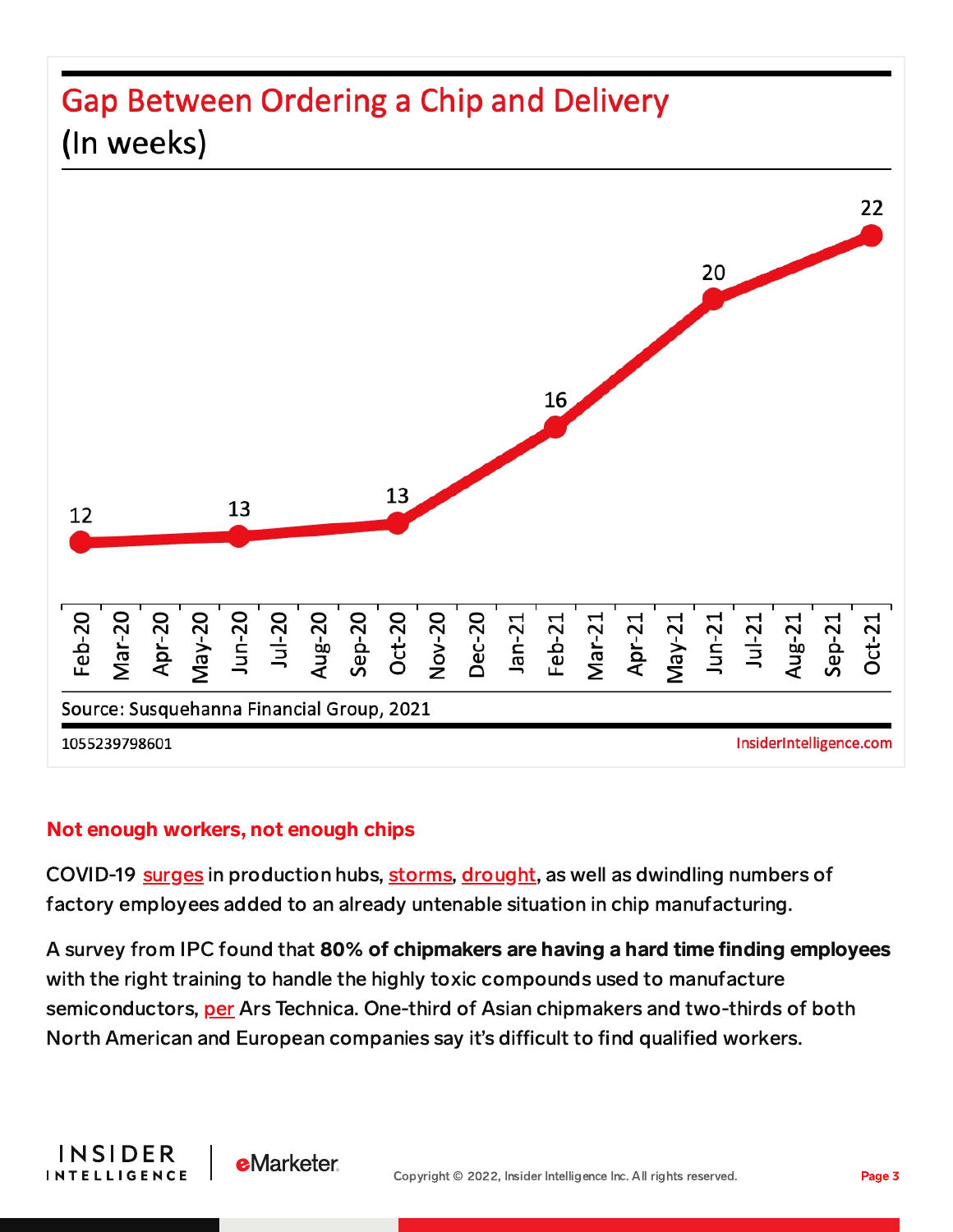Staffing issues are expected to continue. The "Great [Resignation,](https://www.businessinsider.com/great-resignation-wage-inflation-surge-creator-economy-white-collar-workers-2021-11)" or the trend of millions of workers leaving jobs during the COVID-19 pandemic, could intensify in 2022, especially given the uncertainty brought about by new [coronavirus](https://www.nytimes.com/2021/12/20/us/us-holidays-omicron-cases.html) surges forcing people into prolonged lockdowns.



## Innovating around the crisis

The automotive industry is already under duress in its efforts to [transition](https://content-na2.emarketer.com/least-two-of-every-three-cars-sold-worldwide-will-electric-by-2040-we-look-evolving-global-ev-landscape) to EVs in the very near future, necessitating the need for more sophisticated chips. Now that supply of these chips is expected to be constrained for the foreseeable future, manufacturers will need to find other solutions.

Similar to how Tesla has [rewritten](https://content-na2.emarketer.com/tesla-s-tech-like-strategy-overcomes-crippling-auto-chip-shortage-brings-higher-than-expected-q3-sales) its vehicle's software to run on older or easily accessible chips, car manufacturers will need to go back to the drawing board and redesign vehicles so they are less reliant on high-tech components, [per](https://www.bloomberg.com/news/articles/2021-12-15/automakers-to-battle-chip-crisis-for-years-consultancy-says) Bloomberg. This may be harder than it sounds considering various car models are developed two or three years ahead of their shipping dates and designed around the available technology at the time.

Moving to a centralized design where one onboard computer can control a wider range of functions could cut the number of chips necessary to power vehicles, but this approach could end up being more expensive to produce and maintain.